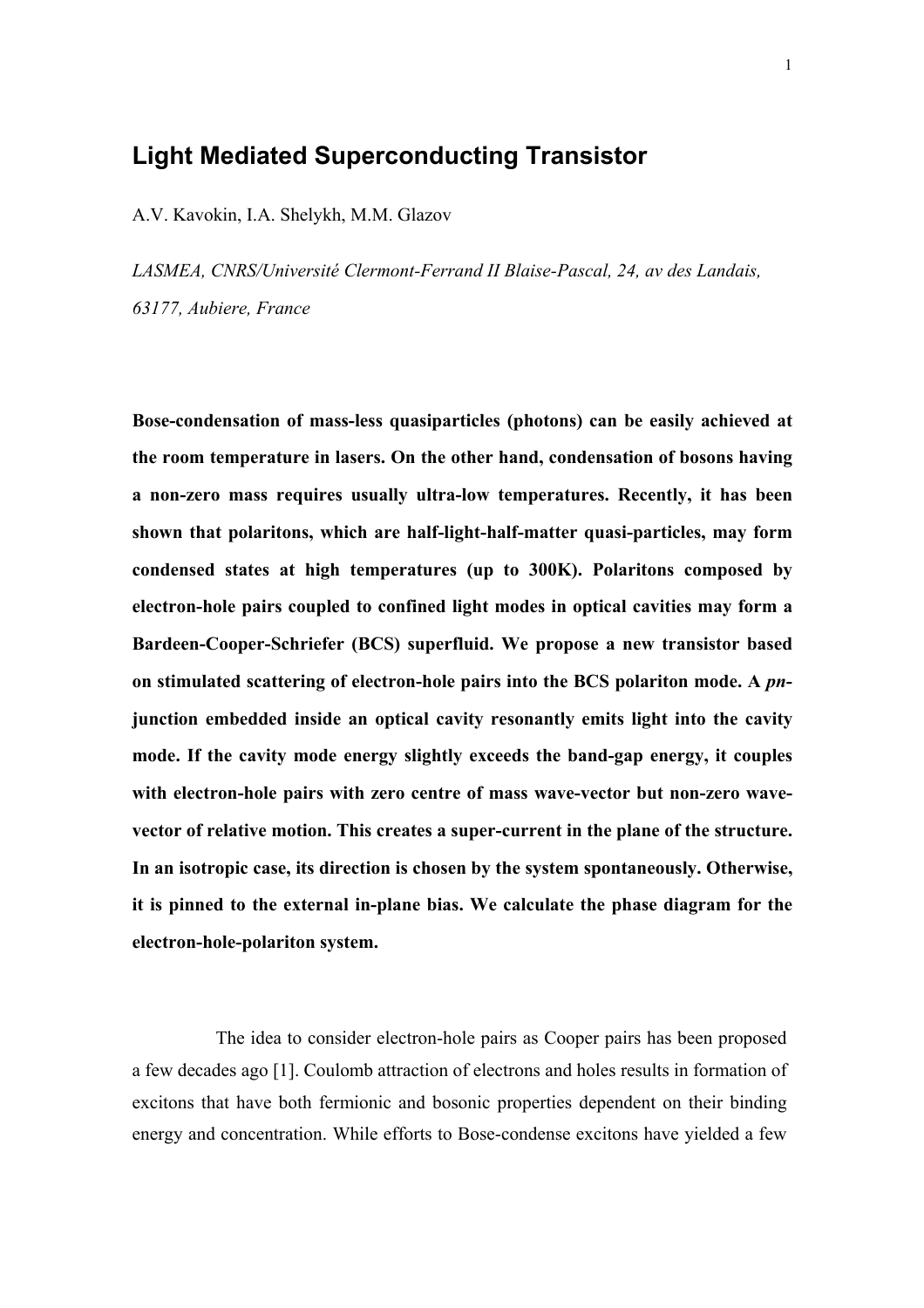spectacular experimental works, a long-range coherence in excitonic systems appears to be very hard to create and maintain [2,3]. For the purposes of superconductivity excitons do not represent much interest as they are neutral quasi-particles. An un-bound electron-hole state can be used to create a superconducting current indeed, but it seemed that the fermionic nature of electrons and holes would prevent any pairing or condensation effects if Coulomb binding is excluded. Recently, exciton coupling to light has been shown to provide an additional source of coherence allowing for stimulated scattering and other bosonic effects in microcavities [4].

Schmitt-Rink and Chemla were among the first to point out that the BCSphase in the electron-hole liquid may be influenced by the presence of an optical field (so-called, optical Stark effect [5]). Interaction of a confined microcavity photon mode with electron-hole plasma (polariton effect) has been subject of recent theoretical research by Marchetti et al [6]. In this Letter we propose a new transistor scheme that exploits the polariton effect allowing for superconductivity in an electron-hole gas.

The scheme of proposed light-mediated superconducting transistor (LIMST) is shown in Figure 1. A *pn*-junction is embedded in an optical microcavity with thick dielectric mirrors. In order to increase the light matter coupling strength a quantum well (QW) may be embedded in the junction. From two sides it has also electrical contacts which allow to tune the density of the electron-hole gas. The cavity width is chosen in such a way that at some bias value the interband transition energy coincides with the cavity photon mode energy. In this regime, emission of photons by recombining electron-hole pairs is strongly stimulated by occupancy of the resonant cavity mode. Note that due to very thick mirrors, cavity photons may have longer life-times compared to conventional microcavities or VCSELs  $<sup>1</sup>$  $<sup>1</sup>$  $<sup>1</sup>$ . Remaining in the system, photons from the</sup> cavity mode can be absorbed again in the QW that creates a kind of a polariton mode. A polariton is a coherent light-matter state. It is formed if  $\tau \Delta / >> 1$ , where  $\tau$  is the photon mode life-time,  $\Delta$  is the light-matter coupling parameter proportional to the Rabi splitting [6,7]. Note, that polaritons we discuss are created not by excitons but by un-bound electron-hole pairs. Wave-vector conservation condition allows cavity photons having a zero in-plane wave-vector to couple only with electron-hole pairs

 $\overline{a}$ 

<span id="page-1-0"></span><sup>&</sup>lt;sup>1</sup> Vertical cavity surface emitting lasers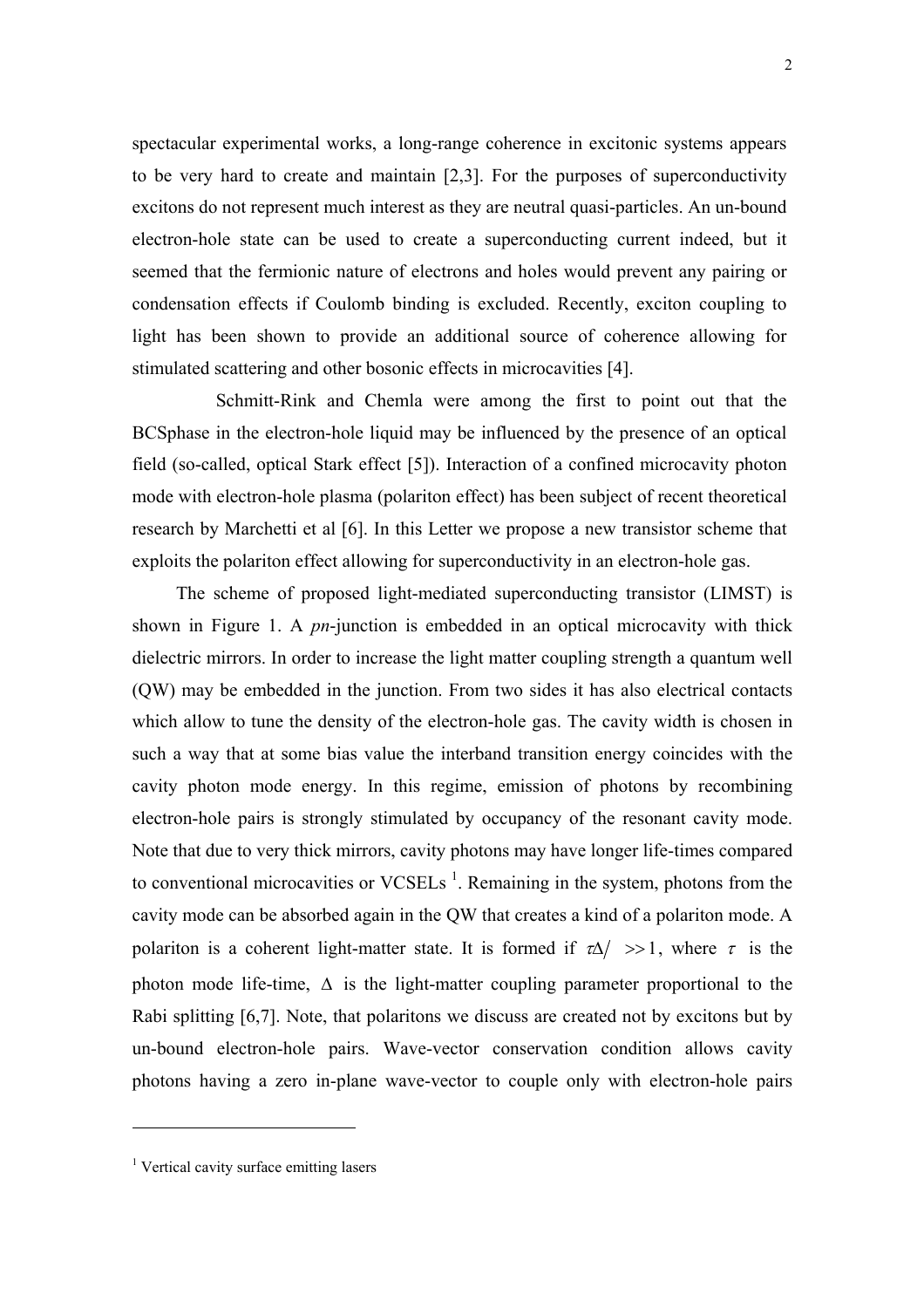having opposite electron and hole wave-vectors  $\pm k$ . Such a pair coupled to light represents an elementary quantum of the super-conducting current  $j_s = -e$  $j_s = \frac{2}{m} e k$ . Note

that the binding energy of this "Cooper pair" is given by the polariton coupling constant, and the BCS gap value can be roughly estimated from the vacuum field Rabi-splitting in the system [6]. Growth of the BCS phase takes place because of stimulated scattering of the un-coupled electron-hole pairs into the polariton state. Initially, macroscopic polariton population may appear in a number of polariton states on a so-called "elastic circle", i.e. all states having the same absolute value of relative motion wave-vector and zero center-of-mass wave-vector. The number of these states is finite because of the finite lateral size of the system. At some critical density (to be estimated later), a spontaneous symmetry breaking takes place, and one of quantum states on the elastic circle becomes stronger populated than all others. At this point, a super-current appears in the plane of the structure. If an in-plane electric field is applied, the current direction will coincide with the direction of the field, while if there is no field applied any direction of current is allowed. Thus, LIMST is a device that produces a confined polariton mode in order to modulate properties of the electrical current. There is no incoming or out-going light, which represents a fundamental difference between the LIMST and photocurrent devices and lasers.

## **Methods.**

Note, that contrary to widely discussed polariton lasers [7], LIMST operates at thermal equilibrium, and thermodynamics can be applied to estimate critical conditions of appearance of the BCS phase. Let us represent the surface density of the free energy of the system as a sum of the contributions of un-coupled electron-hole pairs having an in-plane concentration  $n - n_s$  and polaritons whose concentration is  $n_s$ . Here *n* is the total surface density of electron-hole pairs in the system which is conserved in the stationary regime.

The total free energy per square unit can be found as a sum of the normal and polariton contributions  $F = F_n + F_s$ . The polariton part is nothing but the density of energy  $F_s = n_s (E_{ph} - \Delta)$ , where  $E_{ph}$  is an energy of the bottom of the photonic band.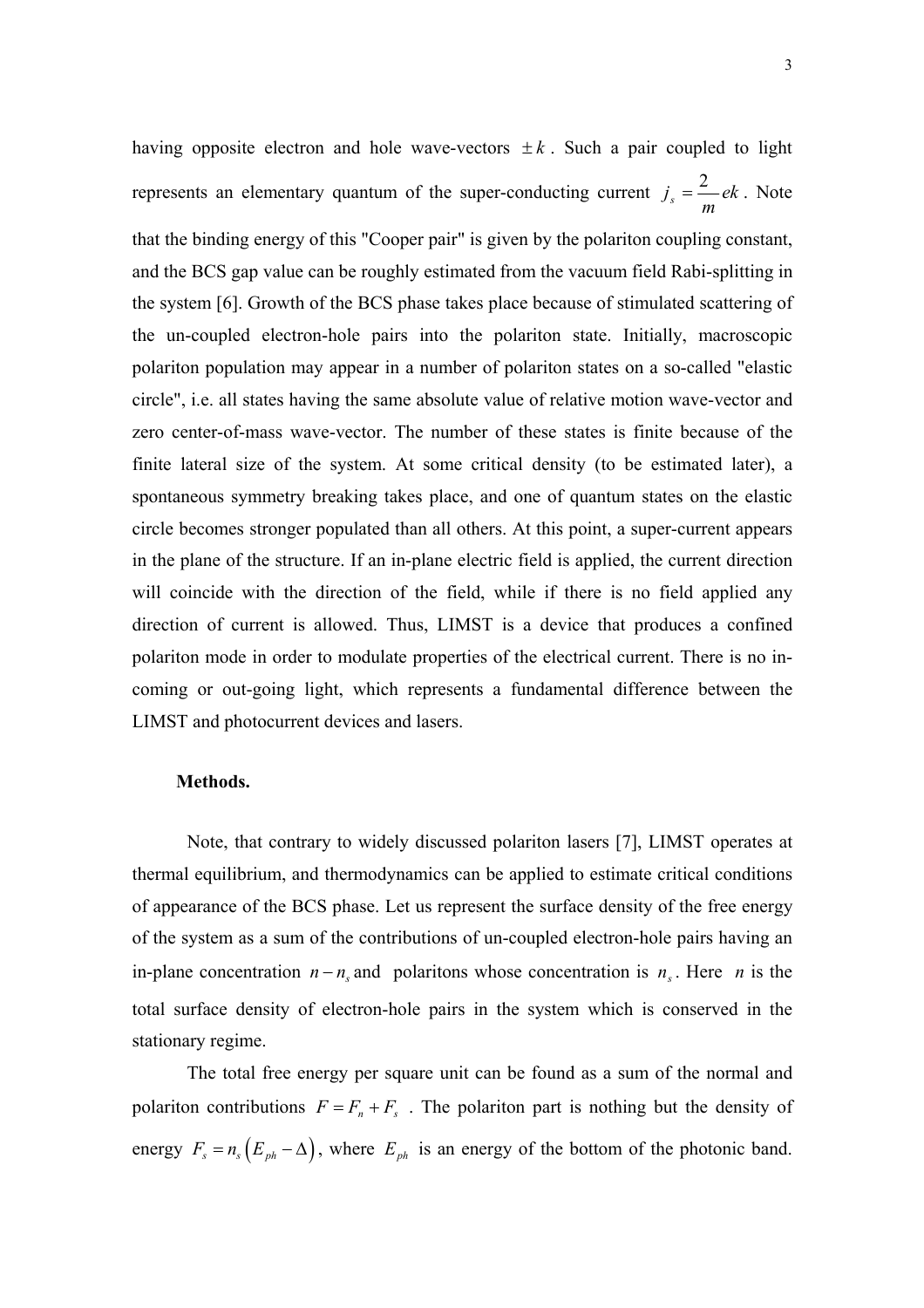The contribution of the normal part is  $F_n = (n - n_s)\mu - P_nL$ , where  $\mu$  is a chemical potential of the electrons and holes, which is determined by the condition of conservation of the number of particles,  $P_n$  is a pressure of the 2D electron-hole gas,  $L$ is a thickness of the QW. If only the lowest energy subband in the QW is occupied, the expression for *F* is easy to derive

$$
F = (n - n_s)k_B T \ln \left( e^{\frac{\pi^2 (n - n_s)}{mk_B T}} - 1 \right) + n_s \left( E_{ph} + \varepsilon_0 - \Delta \right) + n\varepsilon_0 , \qquad (1)
$$

where  $\varepsilon_0 = \pi^2$  <sup>2</sup>/mL<sup>2</sup> is twice the quantum confinement energy of the electron-hole pair in the QW. Minimizing (1), one obtains an expression for the concentration of the polariton BCS phase

$$
k_B T \ln \left( e^{\pi^{2} (n-n_s)/mk_B T} - 1 \right) + \frac{\pi^{2} (n-n_s)}{m \left( 1 - e^{-\pi^{2} (n-n_s)/mk_B T} \right)} = E_{ph} + \varepsilon_0 - \Delta
$$
 (2)

The solution  $n_s = 0$  of Eq. (2) yields the criterion for the critical temperature  $T_c$  of the BCS phase formation.

Figure 2 shows the dependence of fraction of the polariton phase on the temperature for LIMST with the concentration of carriers  $n=10^{11}$  cm<sup>-2</sup> at different values of the parameter  $E_{ph} + \varepsilon_0 - \Delta$ . One can see that above some critical temperature, dependent on *n* and  $E_{ph} + \varepsilon_0 - \Delta$ , the polariton component completely vanishes. Between 0 and  $T_c$  the dependences  $n_s(T)$  have maxima. At very low temperatures, the difference between electron and hole chemical potentials is below the photon mode energy, so that the most part of electron-hole pairs remain uncoupled to light. Temperature increase helps population of the BCS phase up to some point, but then depletion of the polariton state because of thermal dissociation of the "Cooper pairs" of electrons and holes takes place. The inset of Figure 2 shows the critical temperature as a function of the total carrier concentration. For the realistic parameters of a GaAs based *pn*-junction,  $T_c$  lies in the range 60-150 K. At high values of the concentration, the dependence  $T_c(n)$  is almost linear and can be described by an asymptotic formula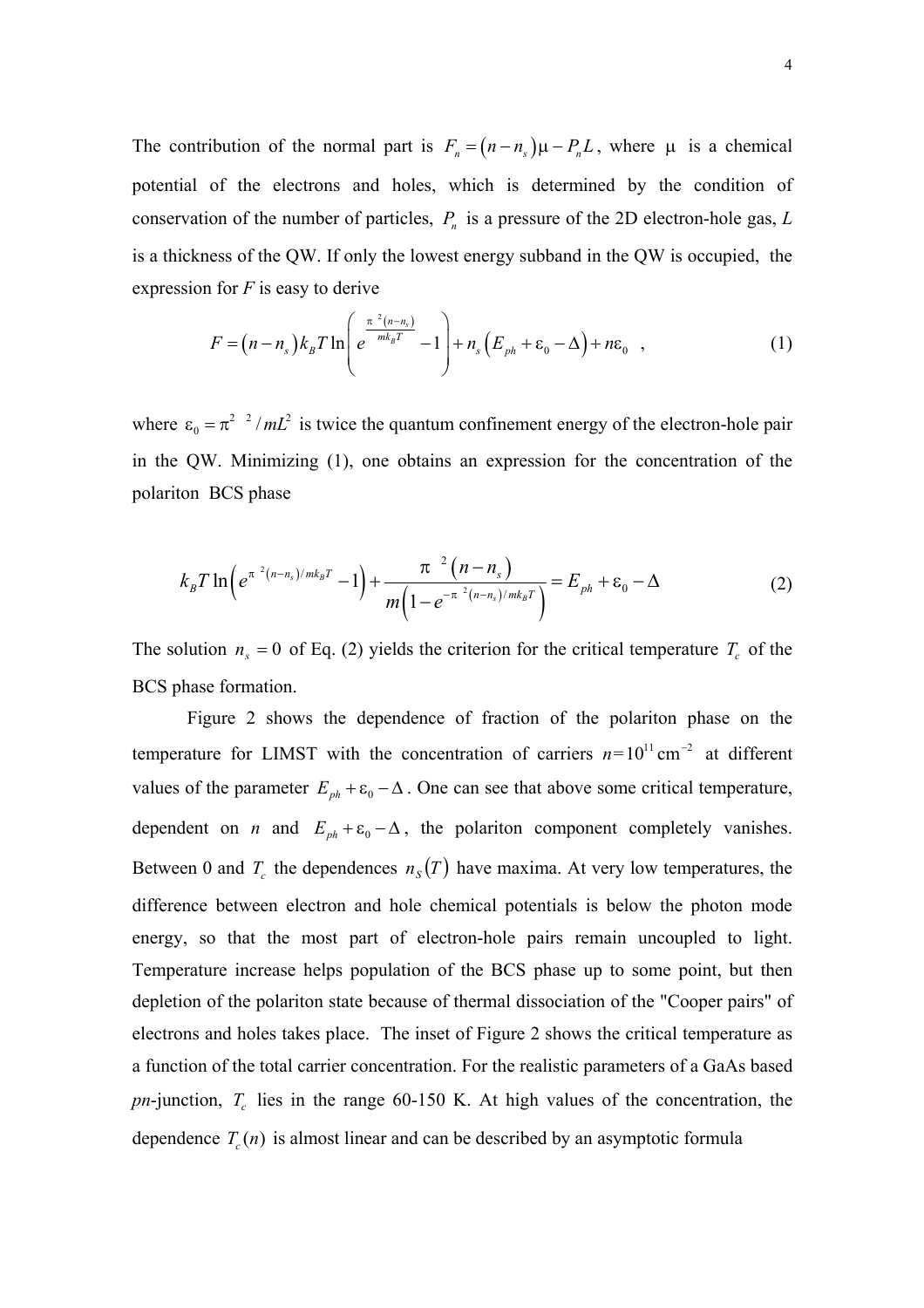$$
k_B T_c = \frac{1.377^{-2}}{m} n + 0.774 (E_{ph} + \varepsilon_0 - \Delta)
$$
 (3)

 Reducing the detuning between the cavity photon mode and the energy gap in the *pn*-junction, one can make the critical temperature of the BCS formation lower. However, in this case, the intensity of the super-current is expected to decrease, as the contribution of each electron-hole pair to the current reduces proportionally to the decrease of the wave-vector of electron-hole relative motion. The smaller detuning, the smaller relative motion wave-vectors are selected by the cavity mode.

 Here we have only taken into account coupling of the lowest energy photon state to the electron–hole plasma. This state has a zero in-plane wave-vector that is why it only couples to electrons and holes having opposite wave-vectors. Upper photonic states may couple to the pairs having non-zero centre of mass wave-vectors. Nevertheless, stimulated scattering will privilege polariton accumulation at the lowest energy state, like in polariton lasers [7].

 While the absolute value of the relative motion wave-vector of the pairs in the BCS phase is fixed by the position of the cavity mode, it can have any (in-plane) direction, in general. Appearance of a directed super-current in the absence of the inplane electric field can be considered as an evidence for the spontaneous symmetry breaking in the polariton superfluid. At thermodynamical equilibrium it may happen if the free energy of a state with the broken symmetry is lower than the free energy of a symmetrical state.

Let us consider the polariton phase with the total number of particles  $N<sub>S</sub>$ ,  $N<sub>0</sub>$  of which are situated at the single splitted state and  $N_1$  are situated at the elastic circle having *M* quantum states in total. In the first order of perturbation theory the energy shift due to the interactions of electron-hole pairs in the condensate is

$$
\Delta E = V(0) \left[ N_0^2 + \frac{N_1^2}{M} \right], \tag{4}
$$

where  $V(0)$  is the matrix element of polariton-polariton interaction for the pair of polaritons occupying the same quantum state. It is dominated by dipole-dipole interaction of electron-hole pairs and has a negative sign, therefore. The entropy of the system is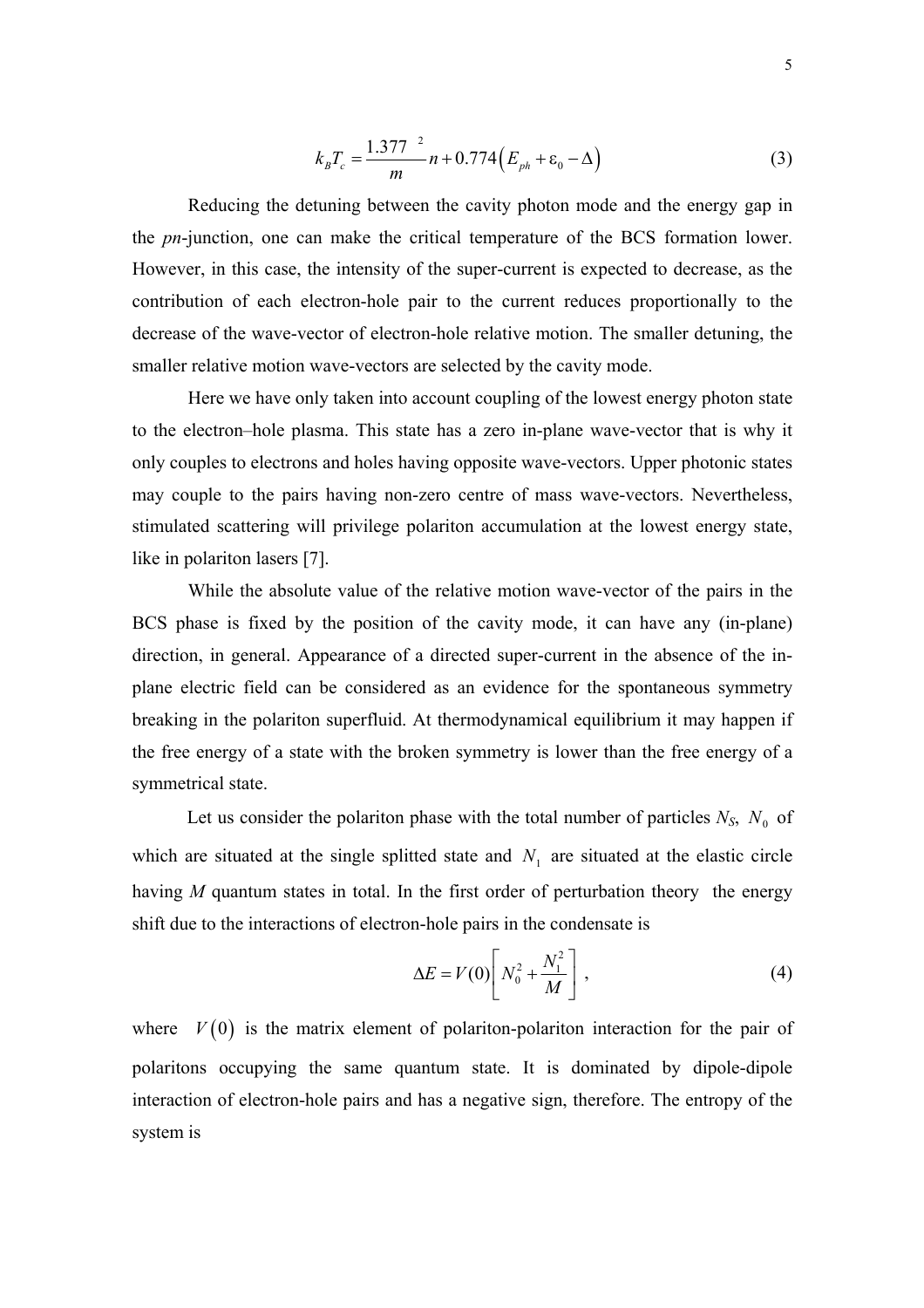$$
S = k_B N_1 \ln \frac{M + N_1}{N_1},
$$
 (5)

which yields the free energy

$$
F(N_1) = V(0) \left[ \left( N_s - N_1 \right)^2 + \frac{N_1^2}{M} \right] - k_B T N_1 \ln \frac{M + N_1}{N_1} \,. \tag{6}
$$

Figure 3 shows the dependencies of the free energy on  $N_0/N_s$  for different temperatures. We have taken  $N_s = 5 \cdot 10^4$ ,  $V(0) = -2 \cdot 10^{-7} eV$ . At zero temperature the free energy is a monotonously decreasing function of  $N_0$  and its minimum is reached when all the polaritons are in the splitted state (curve (a) in Figure 3). At higher temperatures depletion of the splitted state takes place and the free energy minimum gradually shifts towards  $N_0 = 0$ . At the temperature about 131 K the minimum of the free energy vanishes, and polariton distribution in the reciprocal space becomes isotropic. The inset to Figure 3 shows the phase diagram for the model LIMST. We distinguish between the superfluid phase (1) given by a condition  $N_0 > 0$ , isotropic polariton phase ( $N_0 = 0, n_s > 0$ ), and the normal phase  $n_s = 0$ . One can see that for high enough concentrations of carriers the critical temperature of the superfluide transition may approach room temperature.

The present model is oversimplified indeed. It neglects various mechanisms of dephasing in the system, which is justified only in case when the pair binding parameter  $\Delta$  exceeds substantially  $\tau_d$ , where  $\tau_d$  is a characteristic dephasing time. As usually  $\tau_d$  decreases with the temperature increase, it imposes an additional constraint on the critical temperature  $T_c$ . In order to realise a LIMST working at room temperature, one should chose materials with enhanced light-matter coupling strength. Wide-band gap semiconductors like GaN or ZnO seem to be good candidates from this point of view.

We thank F. Marchetti, M. Szymanska and G. Malpuech for stimulating discussions. This work has been supported by the Marie Curie MRTN-CT-2003-503677 "Clermont2".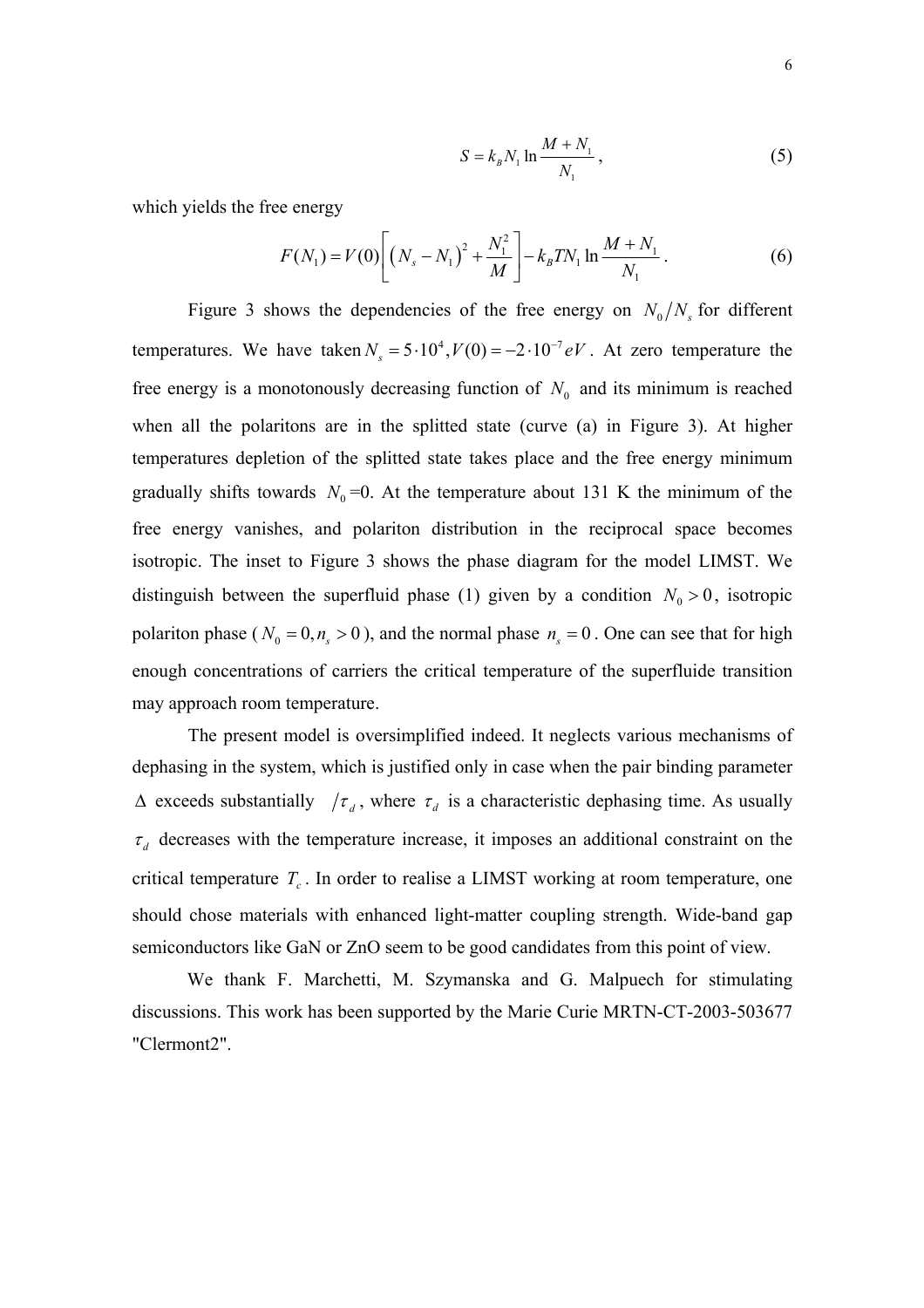## **References**

1. Keldysh L.V. and Kopaev Yu.V., Fiz. Tverd. Tela (Leningrad) **6**, 2791 (1964) [Sov. Phys. Solid State **6**, 2219 (1965)].

2. L.V. Butov, C.W. Lai, A.L. Ivanov, A.C. Gossard, and D.S. Chemla, Nature (London), **417**, 47 (2002).

3. D. Snoke, Science **298**, 1368 (2002).

4. H. Deng, G. Weihs, C. Santori, J. Bloch, and Y. Yamamoto, Science **298**, 199 (2002).

5. S. Schmitt-Rink and D.S. Chemla, Phys. Rev. Lett., **57**, 2752 (1986).

6. F.M. Marchetti, B.D. Simons, and P.B. Littlewood, Arxiv: cond-mat\0405259.

7. Kavokin A. and Malpuech G., Cavity polaritons, **ISBN:** 0-125-33032-4, Elsevier, Amsterdam 2003.

Correspondence and requests for materials should be addressed to A.Kavokin (e-mail: kavokin@lasmea.univ-bpclermont.fr)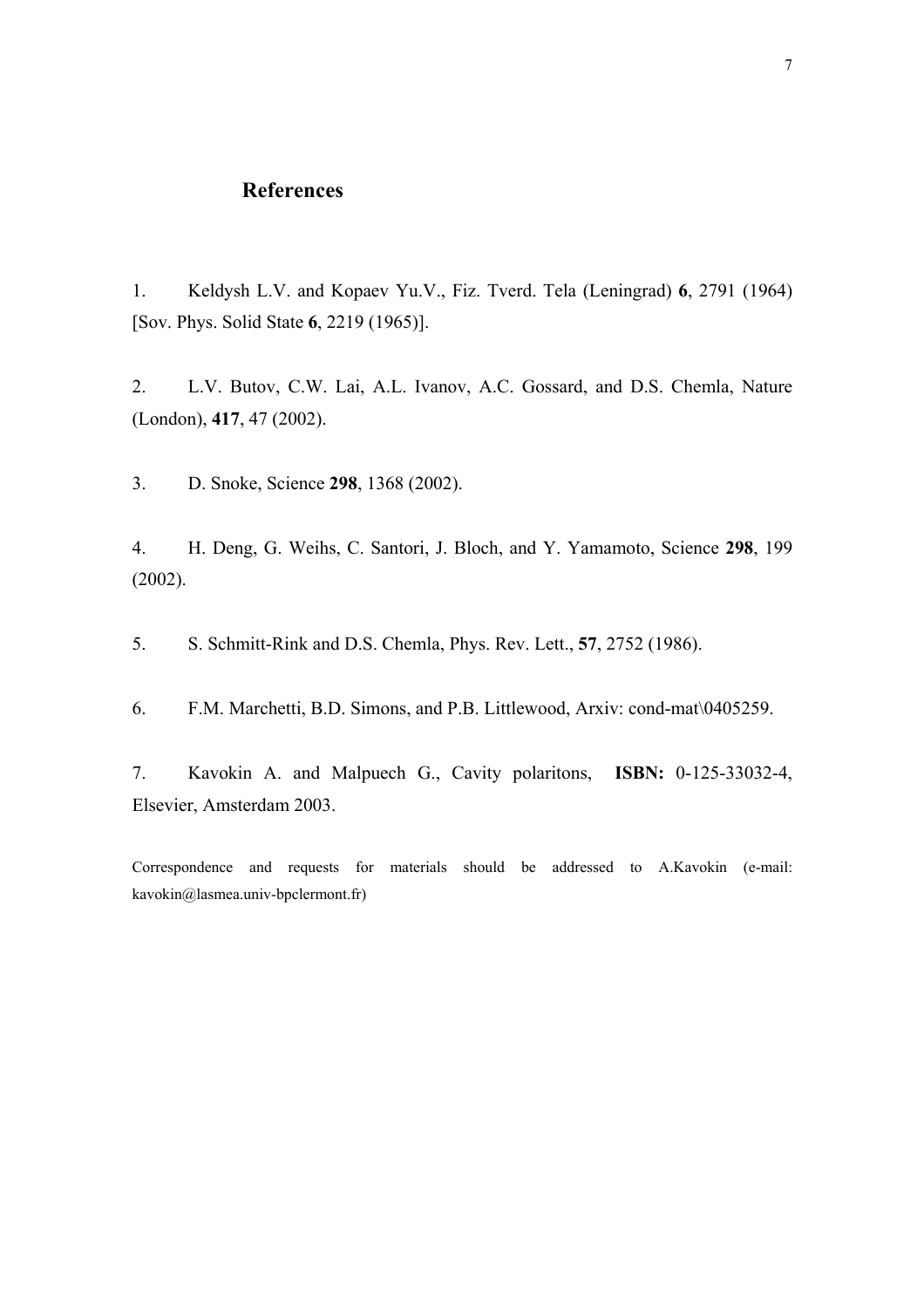## **Figure captions**

Figure 1. Scheme of the LIMST device: a *pn*-junction is embedded inside a microcavity. Resonance of the interband transition with the cavity mode leads to formation of a superfluid current.

Figure 2. Dependence of the BCS fraction in the electron-hole plasma on temperature for different values of  $E_{ph} + \varepsilon_0 - \Delta$ . Curves 0,1,2,3 correspond to  $E_{ph} + \varepsilon_0 - \Delta = 0$ , 1, 3, 5 meV, respectively. The inset shows critical temperature versus electron-hole pairs concentration. Curves 1,2,3 correspond to  $E_{ph} + \varepsilon_0 - \Delta = 1, 3, 5$  meV, respectively.

Figure 3. Free energy of the polariton condensate as a function of the fraction of polaritons in the splitted state at (a)  $T = 0$  K, (b)  $T = 120$  K, (c)  $T = 135$  K. The inset shows the phase diagram of the LIMST, the area 1 corresponds to the superfluid phase, the area 2 shows the isotropic polariton phase, the area 3 shows the normal phase.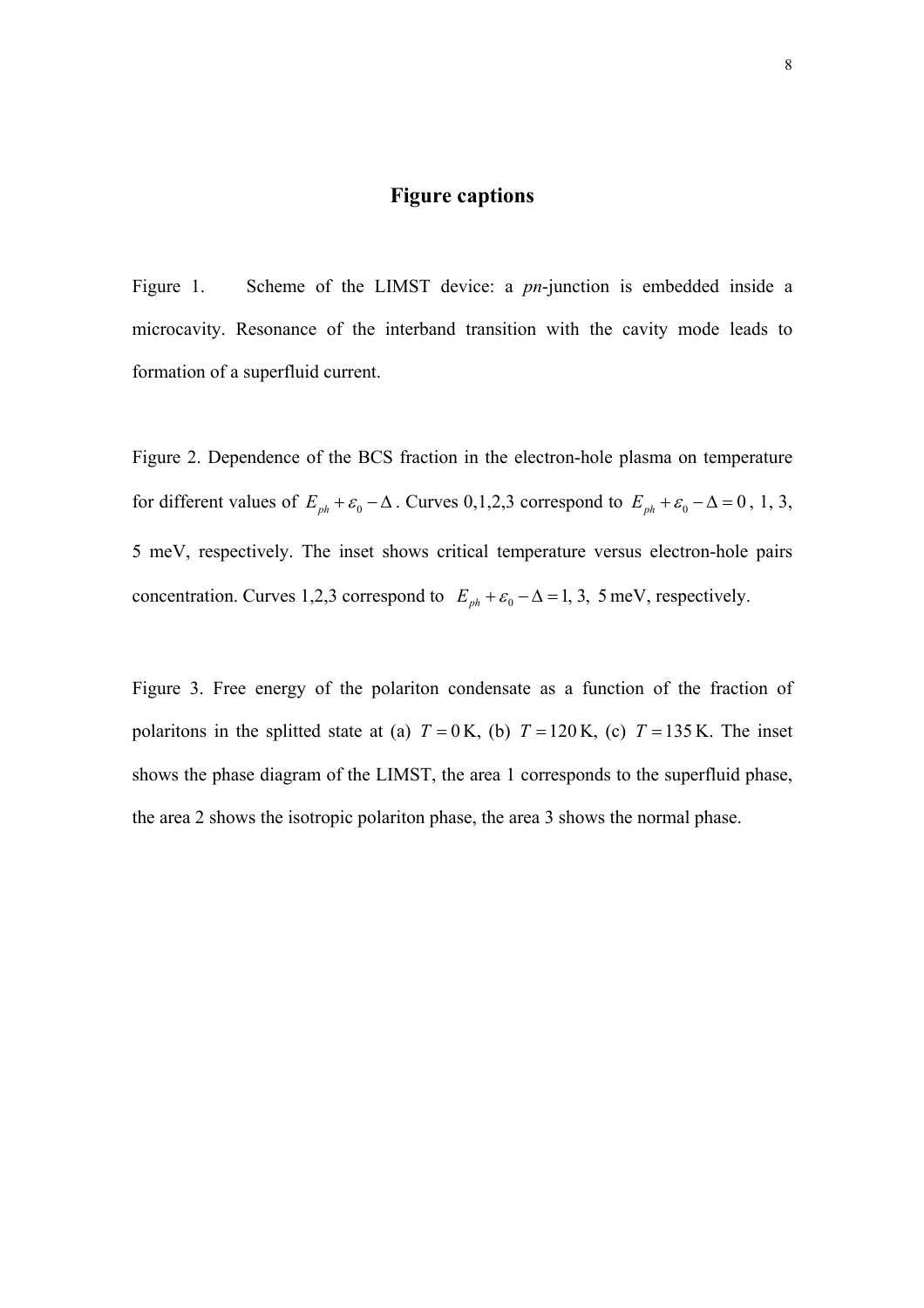

Kavokin et al, Figure 1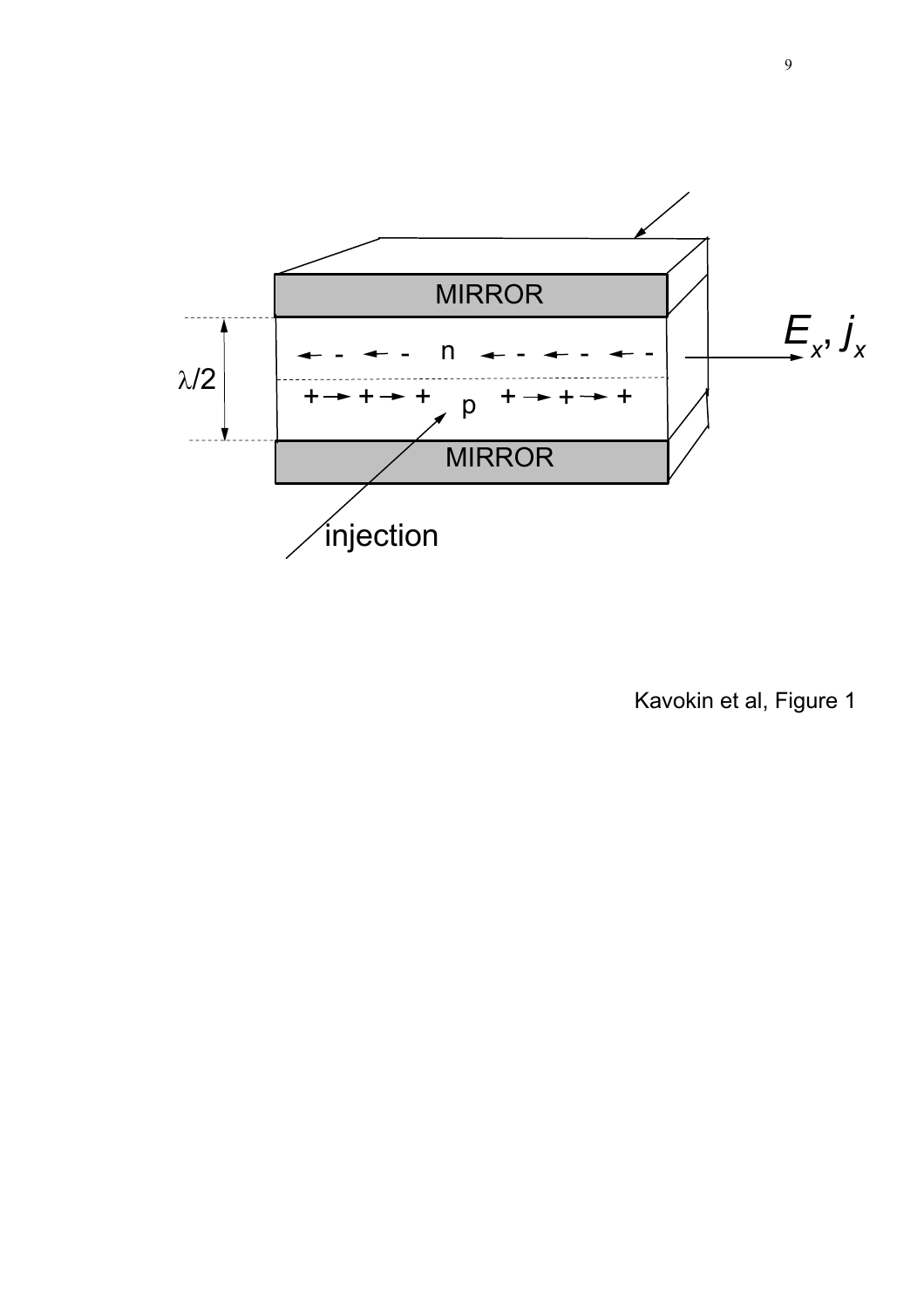

Kavokin et al, Figure 2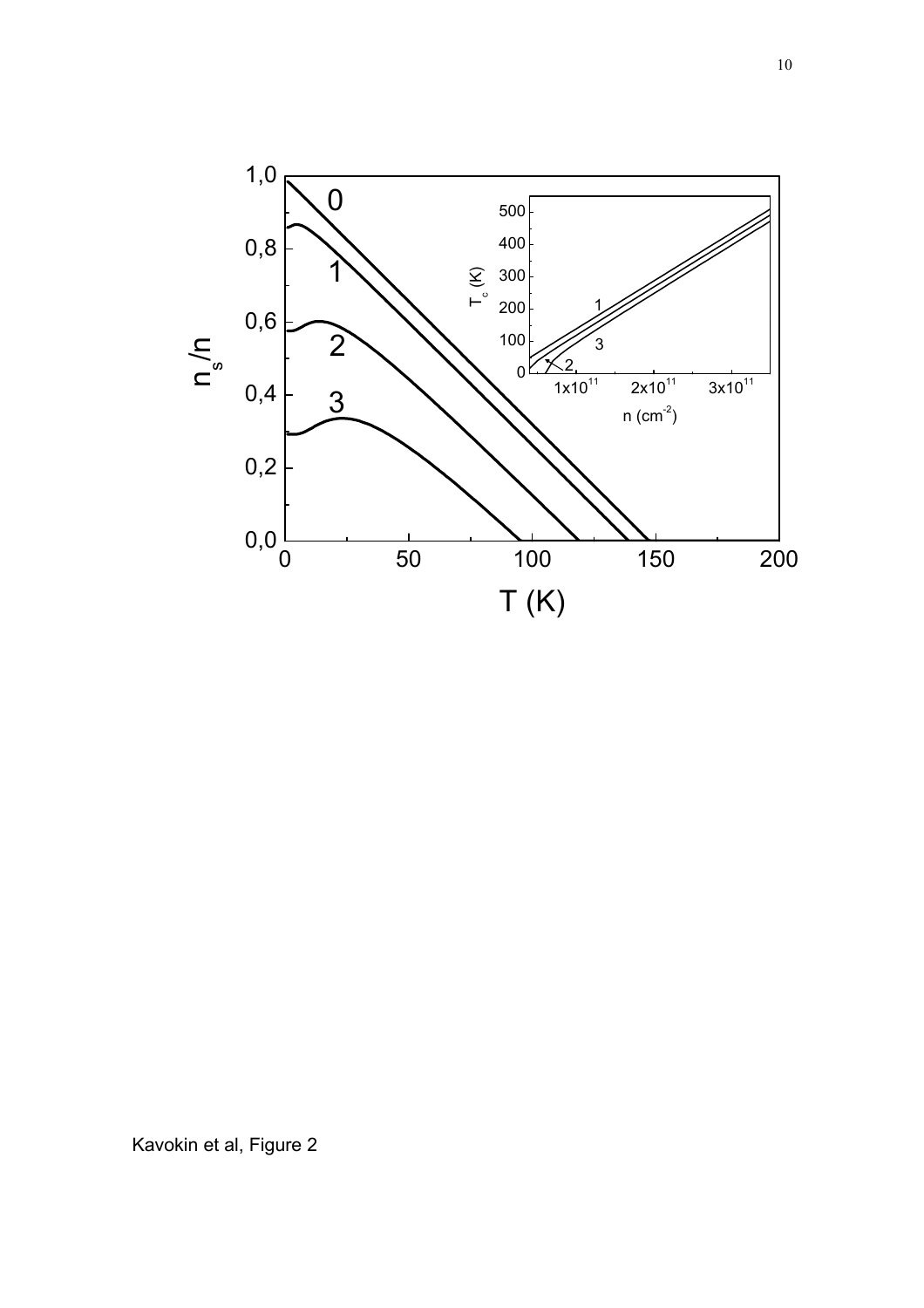

Kavokin et al. Figure 3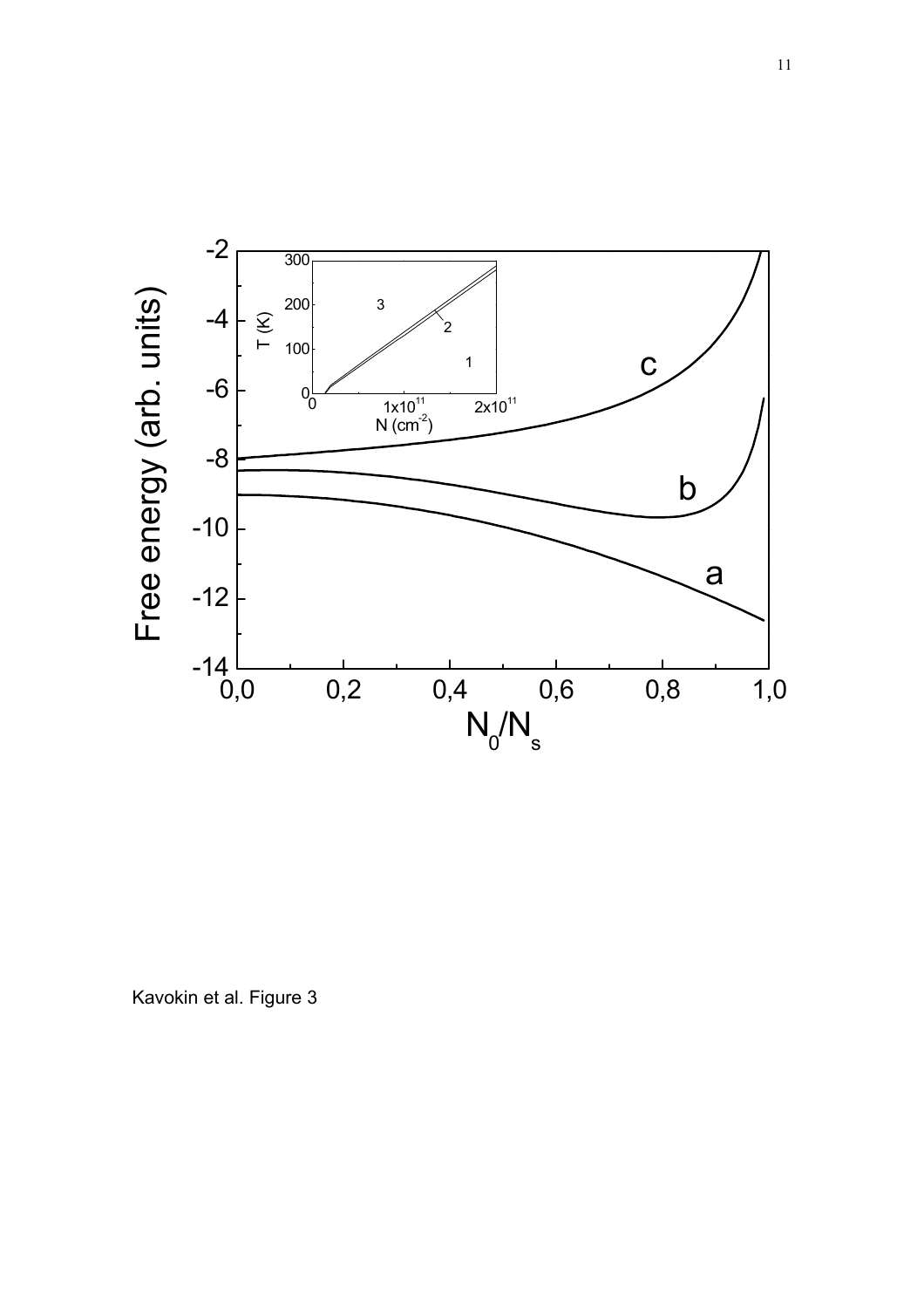

Kavokin et al, Figure 1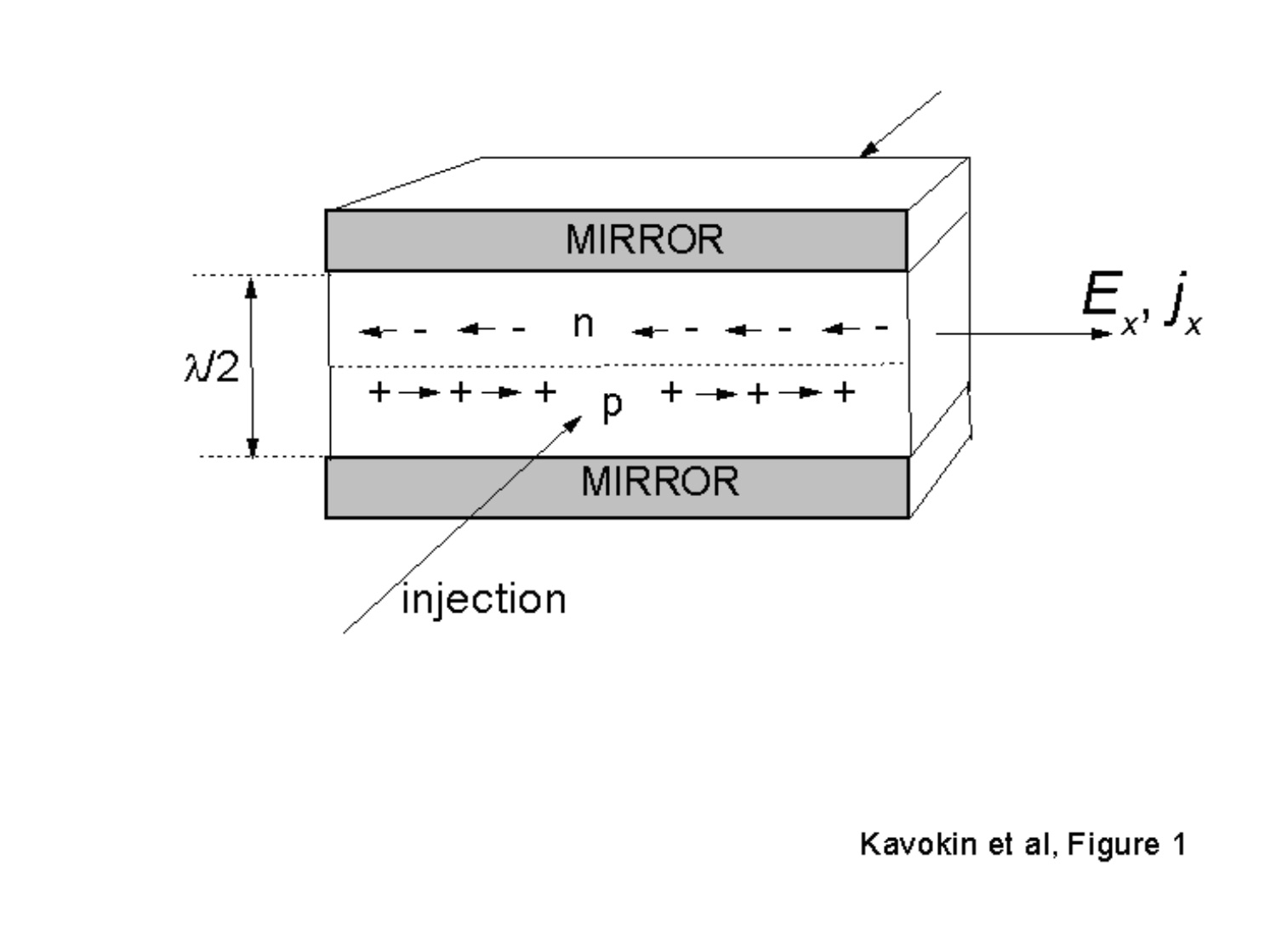